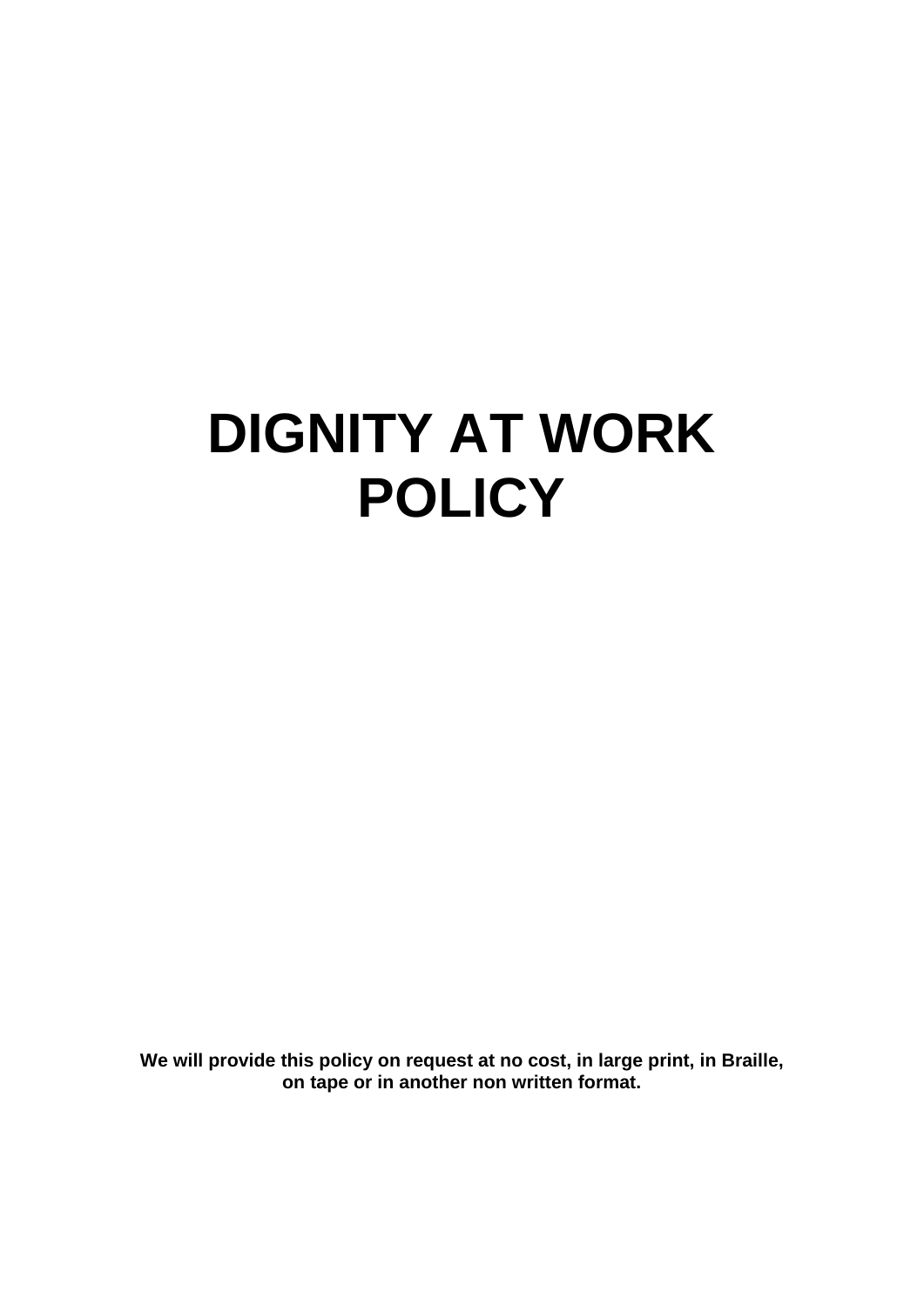# **POLICY PURPOSE, SCOPE AND PRINCIPLES**

The purpose of this policy is to ensure that ensure that all employees to Dunedin Canmore Housing Limited ('DC') are treated and treat others with dignity and respect, free from harassment, bullying and victimisation. All staff should take the time to ensure they understand what types of behaviour are unacceptable under this policy.

This policy covers all individuals employed by DC or at any of our premises irrespective of their status, level or grade. It therefore includes all managers, directors, officers, employees, consultants, contractors, trainees, homeworkers, casual and agency staff, including management board members (collectively referred to as staff in this policy). This policy does not form part of any employee's contract of employment. This policy may be amended at any time in consultation with our recognised Trade Unions.

DC is fully committed to providing a working environment that ensures all employees are treated with dignity and respect, regardless of race, colour, nationality, ethnic or national origin, sex, gender identity, marital or civil partner status, pregnancy or maternity, disability, sexual orientation, religion or belief, age, HIV status or any other grounds.

This policy covers harassment, bullying or victimisation which occurs both in and out of the workplace, such as on business trips or at events or work-related social functions. It covers harassment, bullying and victimisation by employees and also by third parties such as customers, suppliers or visitors to our premises.

Employees must treat colleagues and others with dignity and respect, and should always consider whether their words or conduct could be offensive. Even unintentional harassment or bullying is unacceptable.

We will take allegations of harassment, bullying or victimisation seriously and address them promptly and confidentially. Harassment, bullying or victimisation by an employee will be treated as misconduct under our Disciplinary Policy. In some cases it may amount to gross misconduct leading to summary dismissal. Cases such as these, where dismissal is a potential outcome, will be dealt with by the individual's employing organisation and in line with their policies and procedures.

Questions about this policy and requests for training or information on dealing with bullying or harassment should be directed to Employee Relations.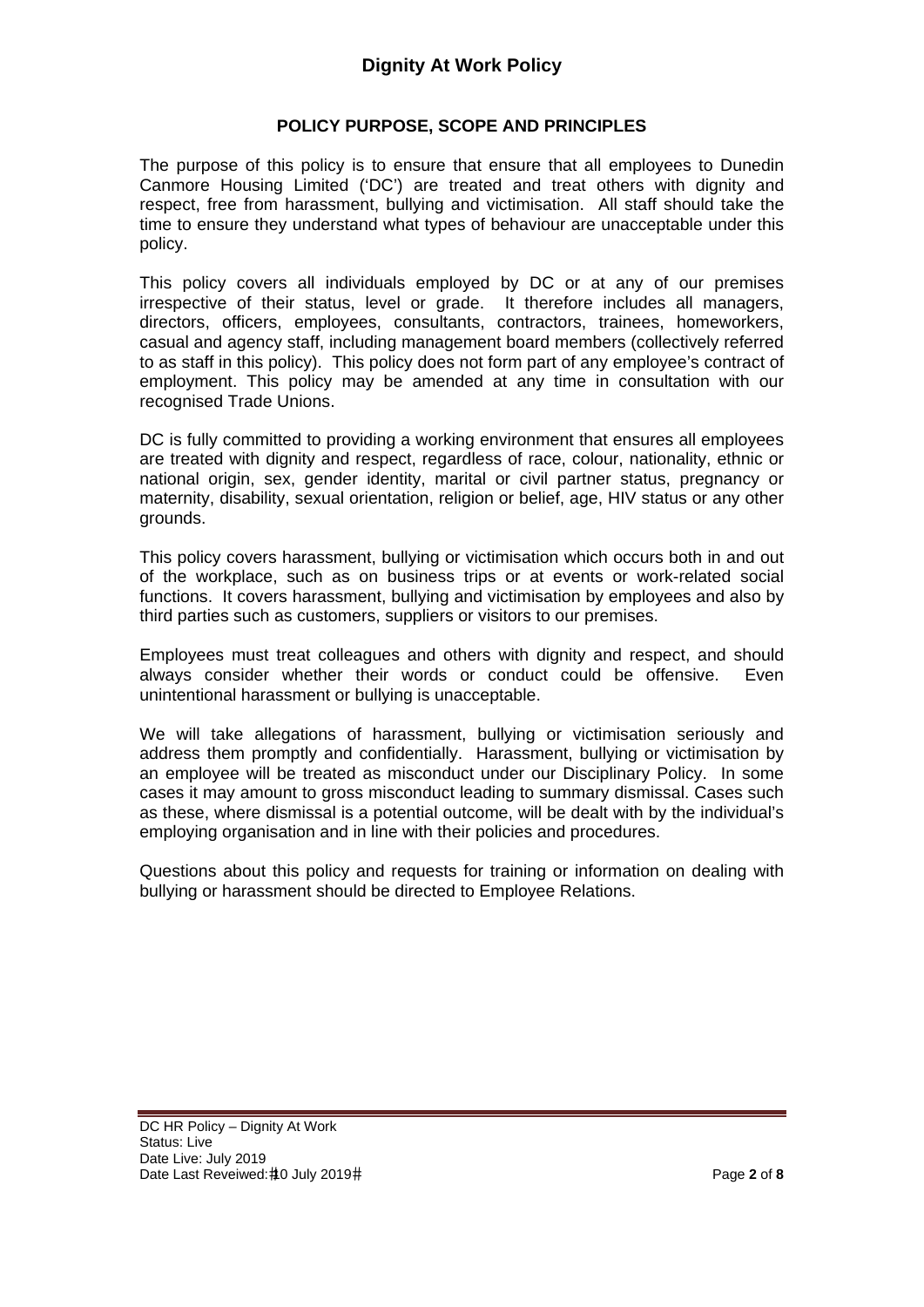# **Dignity At Work Policy**

|           | Section A        | <b>Relevant Legislation</b>        | Page 2-3 |
|-----------|------------------|------------------------------------|----------|
| $\bullet$ | Section B        | What is Harassment?                | Page 3-4 |
| $\bullet$ | Section C        | What Is Bullying?                  | Page 4   |
|           | Section D        | <b>Definition Of Victimisation</b> | Page 4   |
|           | Section E        | <b>Employee Responsibilities</b>   | Page 4-5 |
|           | <b>Section F</b> | Complaints                         | Page 5   |
|           | Section G        | <b>Action following Complaint</b>  | Page 7   |
|           | Section H        | <b>Malicious Claims</b>            | Page 7   |
|           | Section I        | <b>Whistleblowing Claims</b>       | Page 8   |

## **SECTION A - RELEVANT LEGISLATION**

The Equality Act 2010 prohibits harassment related to age, disability, gender identity, marital or civil partner status, pregnancy or maternity, race, colour, nationality, ethnic or national origin, religion or belief, sex or sexual orientation. For more information see our Equal Opportunities Policy.

The Enterprise and Regulatory Reform Act 2013 and Public Interest Disclosure Act 1998 provide protection for Whistle-blowers against victimisation and / or detrimental treatment. For further information please refer to our Whistleblowing Policy.

The Protection from Harassment Act 1997 also makes it unlawful to pursue a course of conduct which employees know or ought to know would be harassment, which includes causing someone alarm or distress.

Under the Health and Safety at Work Act 1974 staffs are entitled to a safe place and system of work.

Individual employees may in some cases be legally liable for harassment of colleagues or third parties, and may be ordered to pay compensation by a court or employment tribunal. There is no limit on the amount of compensation which can be awarded as a result of a successful claim under the above legislation.

#### **SECTION B - WHAT IS HARASSMENT?**

Harassment is any unwanted physical, verbal or non-verbal conduct which has the purpose or effect of violating a person's dignity or creating an intimidating, hostile, degrading, humiliating or offensive environment for them. A single incident can amount to harassment. Harassment also includes treating someone less favourably because they have submitted or refused to submit to such behaviour in the past.

Unlawful harassment may involve conduct of a sexual nature (sexual harassment), or it may be related to age, disability, gender identity, marital or civil partner status, pregnancy or maternity, race, colour, nationality, ethnic or national origin, religion or belief, sex or sexual orientation. Harassment is unacceptable even if it does not fall within any of these categories.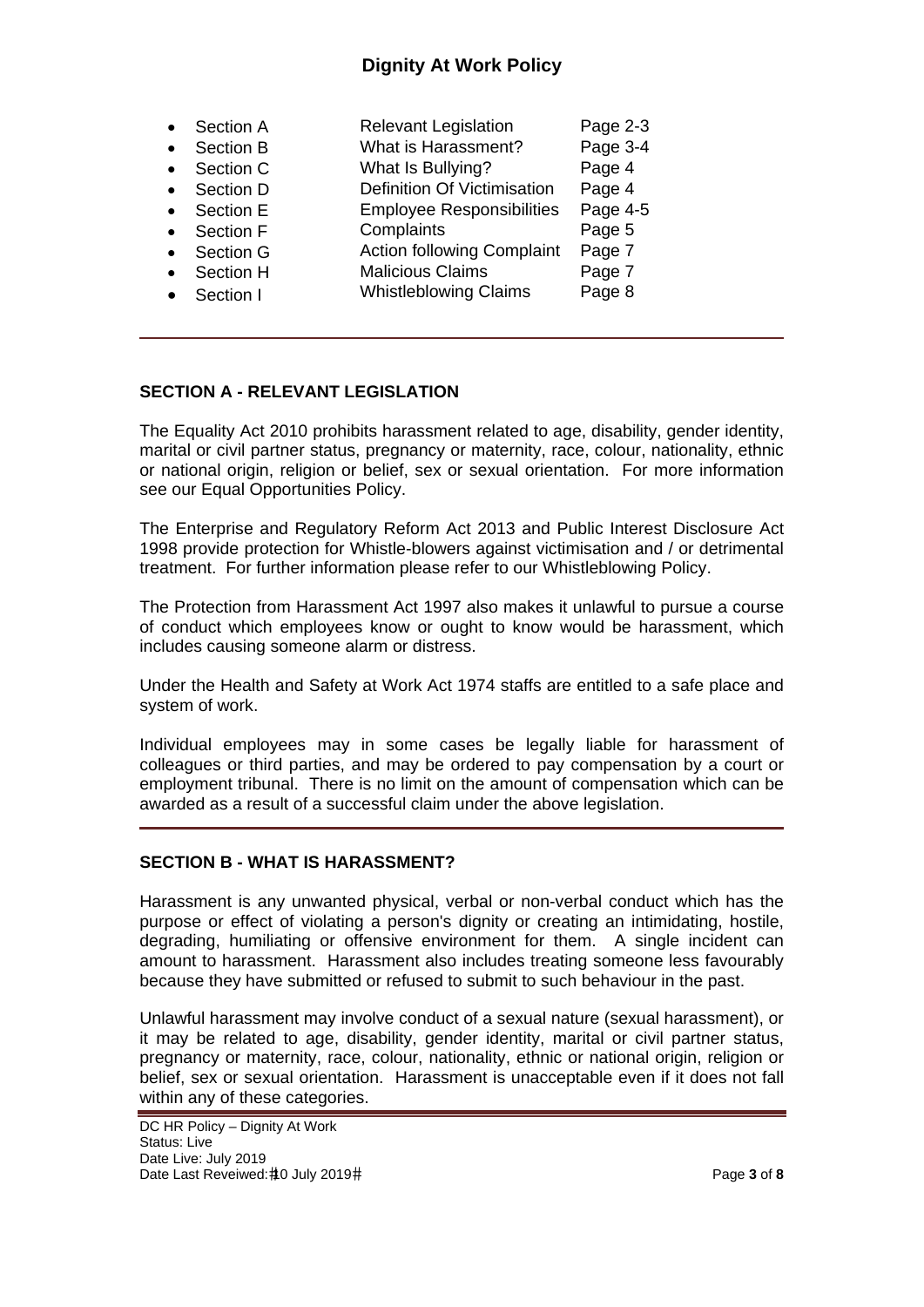Harassment can occur at all levels and may occur as the result of conduct of one individual or a group. Employees can be harassed by colleagues or subordinates as well as by managers and supervisors. Customers, clients and contractors may be involved, either as perpetrators or recipients.

Examples of behaviour constituting harassment include but are not limited to the following:-

- unwanted physical conduct or "horseplay", including touching, pinching, pushing, grabbing, brushing past someone, invading their personal space, and more serious forms of physical or sexual assault;
- unwelcome sexual advances or suggestive behaviour (which the harasser may perceive as harmless), and suggestions that sexual favours may further a career or that a refusal may hinder it;
- continued suggestions for social activity after it has been made clear that such suggestions are unwelcome:
- offensive or intimidating comments or gestures, or insensitive jokes or pranks;
- sending or displaying material that is pornographic or that some people may find offensive (including e-mails, text messages, video clips and images sent by mobile phone or posted on the internet or on social media);
- racist, sexist, homophobic or ageist jokes, or derogatory or stereotypical remarks about a particular ethnic or religious group or gender or gender identity;
- outing or threatening to out someone as gay, lesbian, bisexual or trans;
- Ignoring or shunning someone, for example, by deliberately excluding them from a conversation or a workplace social activity;
- mocking, mimicking or belittling a person's disability;
- Harassment, ridicule or exclusion of people, due to their actual or perceived infection with AIDS/HIV.

#### **SECTION C - WHAT IS BULLYING?**

Bullying is offensive, intimidating, malicious or insulting behaviour involving the misuse of power that can make a person feel vulnerable, upset, humiliated, undermined or threatened. Power does not always mean being in a position of authority, but can include both personal strength and the power to coerce through fear or intimidation.

Bullying can take the form of physical, verbal and non-verbal conduct. Bullying may include, by way of example:-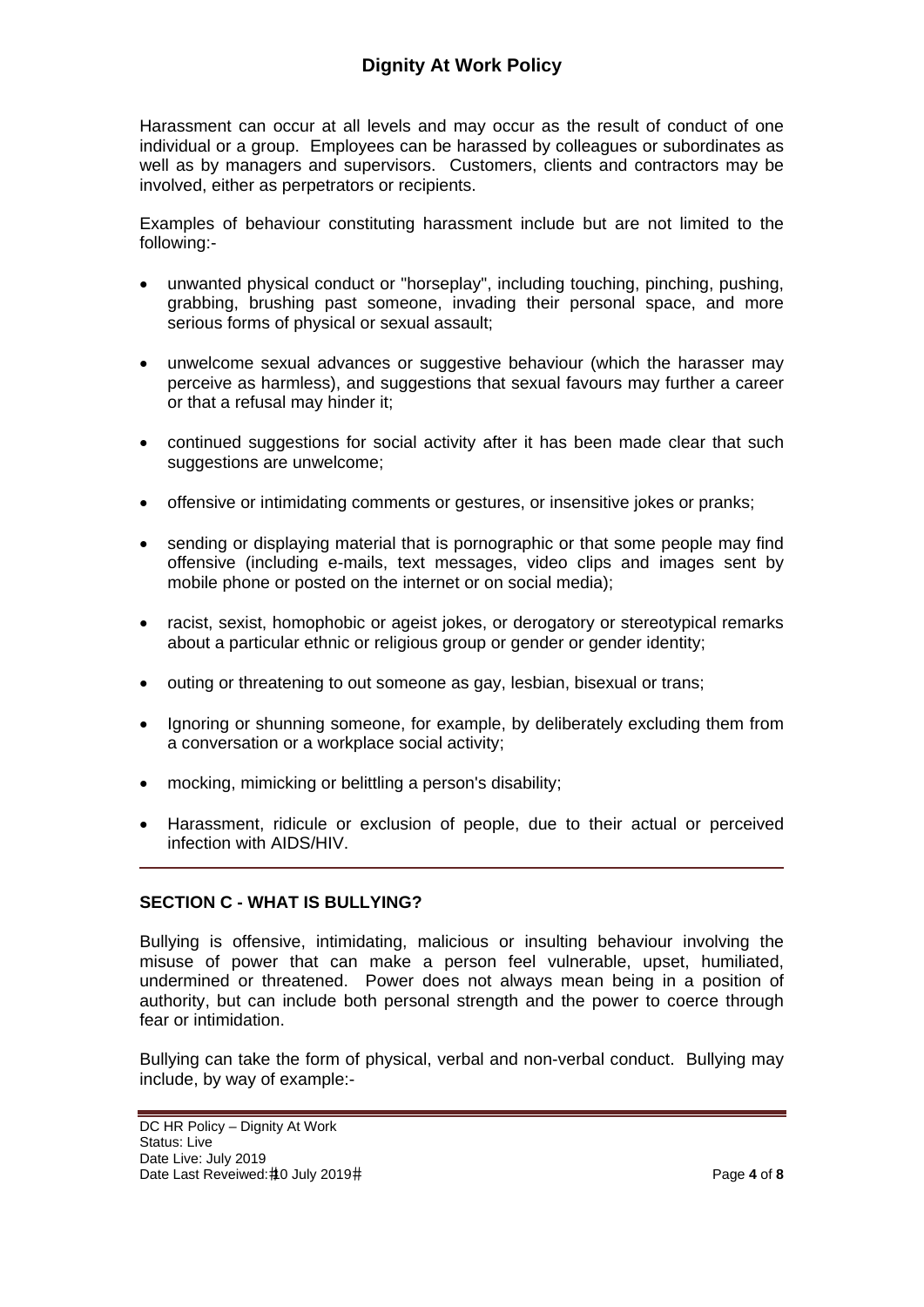- shouting at, being sarcastic towards, ridiculing or demeaning others;
- physical or psychological threats;
- overbearing and intimidating levels of supervision;
- inappropriate and/or derogatory remarks about someone's performance;
- abuse of authority or power by those in positions of seniority;
- Deliberately excluding someone from meetings or communications without good reason.

Legitimate, reasonable and constructive criticism of someone's performance or behaviour, or reasonable instructions given to employees in the course of their duties, will not amount to bullying on their own.

#### **SECTION D - DEFINITION OF VICTIMISATION:**

Victimisation means where a person who has, in good faith, made, supported, or assisted in the making of, a complaint of bullying or harassment is treated less favourably or retaliated against. There should be no victimisation of any person for making or supporting or assisting a complaint of bullying or harassment even if the complaint is not upheld provided the action was taken in good faith.

DC will take all reasonable steps to ensure that employees are protected against victimisation or retaliation for bringing a complaint of bullying or harassment. It will be regarded as a disciplinary offence to victimise or retaliate against a worker for bringing a complaint in accordance with this policy.

## **SECTION E - EMPLOYEE RESPONSIBILITIES**

Although the primary responsibility for providing a workplace free from bullying, harassment and victimisation rests with DC, individual employees at all levels have a responsibility to assist in the prevention and help protect themselves by:-

- accepting personal responsibility to ensure bullying, harassment and victimisation do not occur;
- ensuring that their behaviour is not in breach of this policy;
- offering support to a known victim of bullying, harassment or victimisation;
- drawing to the attention of management any apparent instances of bullying, harassment or victimisation;
- not indirectly supporting bullying, harassment or victimisation by ignoring an incident or incidents.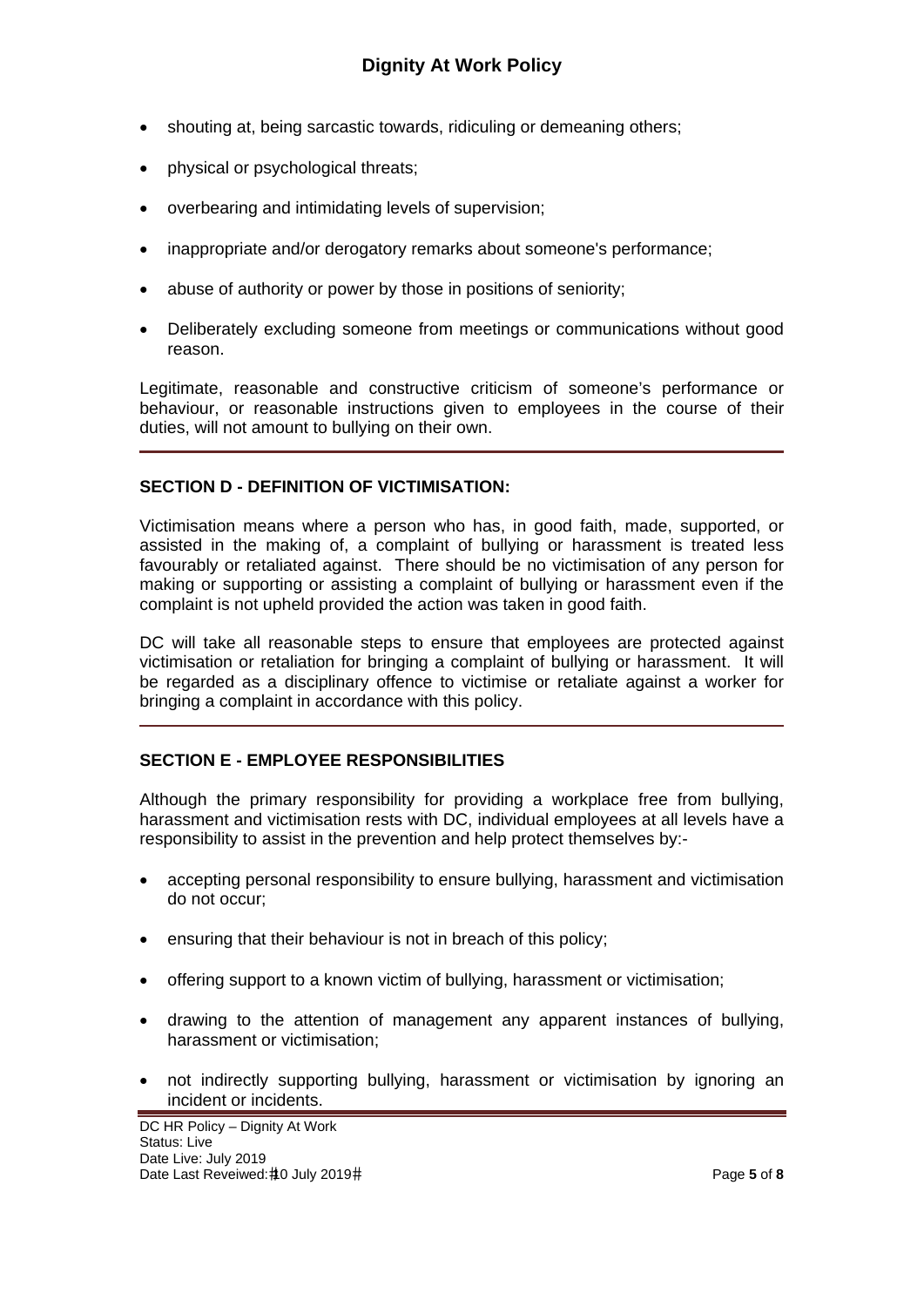#### **SECTION F - COMPLAINTS**

Any employee who feels they are being bullied, harassed or victimised should initially consider whether they can address the situation informally with the person responsible, if they feel able. In many cases inappropriate behaviours are unintentional and can easily be resolved once the behaviour is highlighted to the individual in question. The employee should explain clearly to them that their behaviour is not welcome or makes them uncomfortable. If this is too difficult or embarrassing, they should speak to their line manager or Employee Relations, who can provide confidential advice and assistance in resolving the issue formally or informally.

If an employee is not certain whether an incident or series of incidents amount to bullying, harassment or victimisation, they should initially contact their line manager or Employee Relations informally for confidential advice.

If informal steps have not been successful or are not possible or appropriate, employees may raise the matter as a grievance under DC's Grievance Policy. If the grievance relates to the employee's employing organisation then this should be raised under the employing organisation's Grievance policy. As a general principle, the decision whether to progress a complaint is up to the employee. However, we have a duty to protect all staff and may pursue the matter independently if, in all the circumstances, we consider it appropriate to do so.

Where appropriate, complainants will be offered counselling. No undue pressure will be exerted on the complainant to receive counselling.

Where there is a need to apply a precautionary suspension (with full pay) or temporary redeployment pending an investigation into alleged bullying, harassment or victimisation, the alleged perpetrator will, in normal circumstances, be the employee who is suspended or moved. There may be certain circumstances when this is not appropriate or possible and in such situations, consultation will take place with the complainant and any relevant Trade Union (where appropriate).

Given the sensitive nature of a grievance concerning alleged bullying, harassment or victimisation, the following principles will be taken into account in dealing with this under DC's Grievance Policy:-

- the right of both complainant and alleged perpetrator to be accompanied:
- commitment to reasonable time scales for resolution of problems of which the complainant will be advised;
- investigating officer(s) who is/are not connected with the allegation and who is/are usually more senior;
- commitment to confidentiality where appropriate for everyone involved, including witnesses;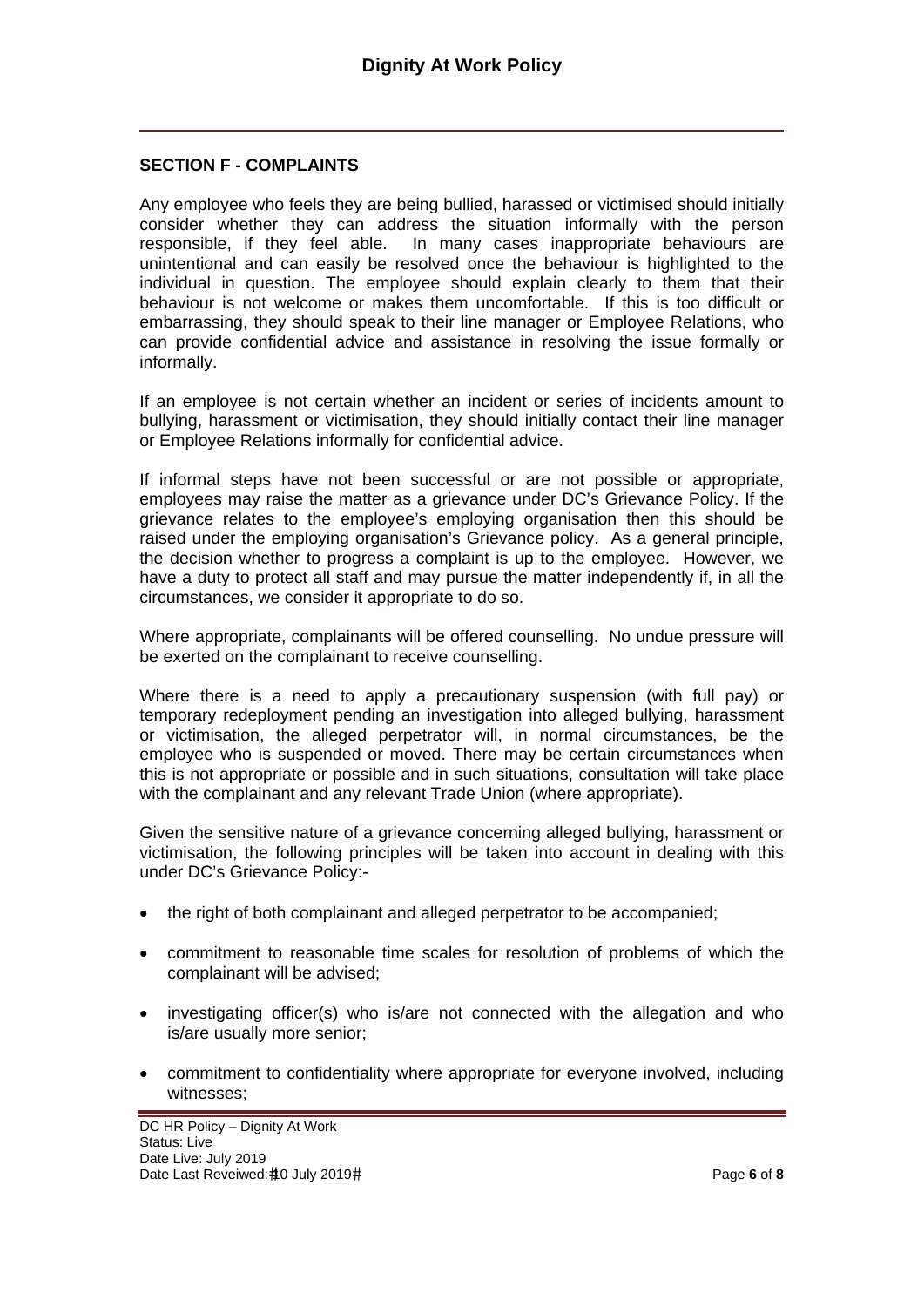- ensuring care is taken so that the complainant does not unnecessarily have to state repeatedly in evidence circumstances leading to the grievance;
- protection for everyone involved, ensuring, where appropriate, that the complainant, alleged perpetrator and witnesses do not have to make statements in front of each other if they feel threatened or uncomfortable;
- support from DC's occupational health provider and/or internal support may be offered to the complainant and the alleged perpetrator pending an investigation into the complaint;
- notes will be kept of all investigation meetings held and individuals being interviewed will be given the opportunity to review and sign the notes by way of confirmation of their agreement with the content

#### **SECTION G - ACTION FOLLOWING COMPLAINT**

If the investigating officer considers that there is no viable complaint, the complainant and the alleged perpetrator will be informed and the complainant will be advised of the next steps in the Grievance Policy. Whether or not an employee's complaint is upheld, we will consider how best to manage the ongoing working relationship between the employee and the alleged harasser, bully or victimiser. It may be appropriate to arrange some form of mediation and/or counselling, or to change the duties, working location or reporting lines of one or both parties. Where appropriate, the investigating officer will meet with both parties to discuss working arrangements.

Alternatively, if the investigating officer believes that there are grounds for the complaint(s) to be considered at a disciplinary hearing, this will be arranged in line with DC's Disciplinary Policy.

Should the matter progress to disciplinary action, the complainant will be informed of this. However, the complainant does not have a right to be informed of any specific disciplinary action taken.

If, following a disciplinary hearing, the senior officer believes that there has been bullying, harassment or victimisation; action will be taken in line with DC's Disciplinary Policy. If, in addition or as an alternative to disciplinary action, a transfer is determined as part of the solution to the problem, the perpetrator will be moved if this is deemed appropriate.

Where the bully, harasser or victimiser is a third party, appropriate action might include putting up signs setting out acceptable and unacceptable behaviour; speaking or writing to the person and/or their superior about their behaviour; or, in very serious cases, banning them from the premises or terminating a contract with them.